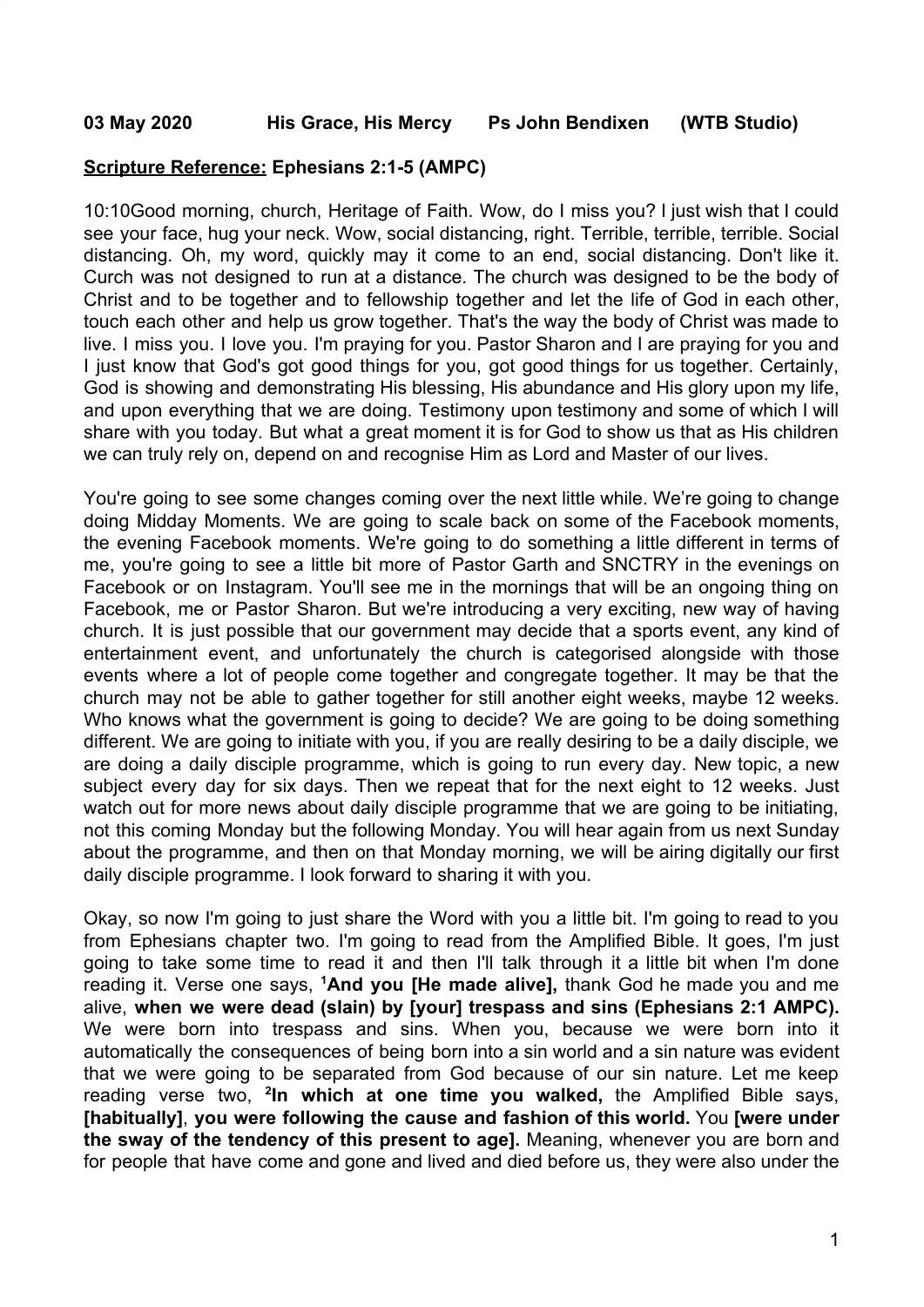tendency of their present age, meaning, this life that we now live, **following the prince of the power of the air.** In other words, following the prince of darkness. **[You were obedient to and under the control of] the [demon] spirit that still constantly works in the sons of disobedience [the careless, the rebellious, and the unbelieving, who go against the purposes of God] (Ephesians 2:2 AMPC).** So we, at one time as a people who didn't have an option to connect with God, we have habitually lived against the purposes of God. **<sup>3</sup>Among these,** verse three, **we as well as you once lived and conducted ourselves in the passions of our flesh (Ephesians 2:3 AMPC).** What the Apostle Paul is doing here, is he is making a direct connection between either living for the purposes of God or living for yourself, your flesh. **[Our behaviour was governed by our corrupt and sensual nature] (Ephesians 2:3 AMPC).** You may say, but I, you know, I didn't purposely corrupt myself or I didn't purposely live just the way I did. No, you didn't purposely do it. It was in your nature. You were born into that way of choosing things for yourself against the purposes of God.

**Obeying the impulses of the flesh and the thoughts of the mind [our craving dictated by our senses and our dark imaginings]. We were then by nature children of [God's] wrath and heirs of [His] indignation, like the rest of mankind (Ephesians 2:3 AMPC).** In other words, at that point in time, anybody that was born in mankind that behaved in this manner, following their senses, following themselves, being disobedient, being rebellious, just choosing your own ways, thinking in your own imaginings how you want your life to live, all of those things were against the purposes of God. So because of that, **we were children by nature of God's wrath and heirs of [His] indignation, like the rest of mankind (Ephesians 2:3 AMPC).** So, I purposely wanted to read this passage of scripture to you for you to see that sin always is going to attract consequences of death. Always. It must be that the life of God always is the standard. In all of mankind, the life of God is the standard. All of what God created is measured against the standard of God's life. What happens is that in the standard of God's life, where the earth, mankind doesn't measure up to the standard of God in that time there is God's wrath and indignation that can be seen. **<sup>4</sup>But God - so rich,** verse four, **but God so rich, is He in His mercy! Because of and in order to satisfy the great and wonderful and intense love with which He loved us (Ephesians 2:4 AMPC).** Because God loved us so much, **<sup>5</sup>even when we were dead (slain) by [our own] shortcomings and trespasses, He made us alive together in fellowship, and in union with Christ. [He made us alive. He gave us the very life of Christ Himself, the same new life with which quickened Him, for] it is by grace (His favour and mercy which you** and I **did not deserve) that you are saved (delivered from judgement and made partakers of Christ salvation) (Ephesians 2:5 AMPC).**

I just want to make a distinction for you here. When you live your life in Christ, you live your life so that judgement does not come to you. I want to just draw a distinction here and the distinction is; if you have never made the Jesus the Lord and Saviour of your life, then the judgement that you are going to be living with every day is the judgement that you can have life in Jesus but you choose not to. That standard of judgement stands. If you do not receive Jesus Christ as Lord and Saviour of your life, then you live outside of the grace, outside of the mercy. You live as the rest of mankind does live where there are wrath and indignation from God. What happens to the rest of mankind is that as they sow to their flesh, they from their flesh reap death and destruction. That's what the Bible says in the book of Galatians. But if you sow to the spirit, you will from the spirit reap life.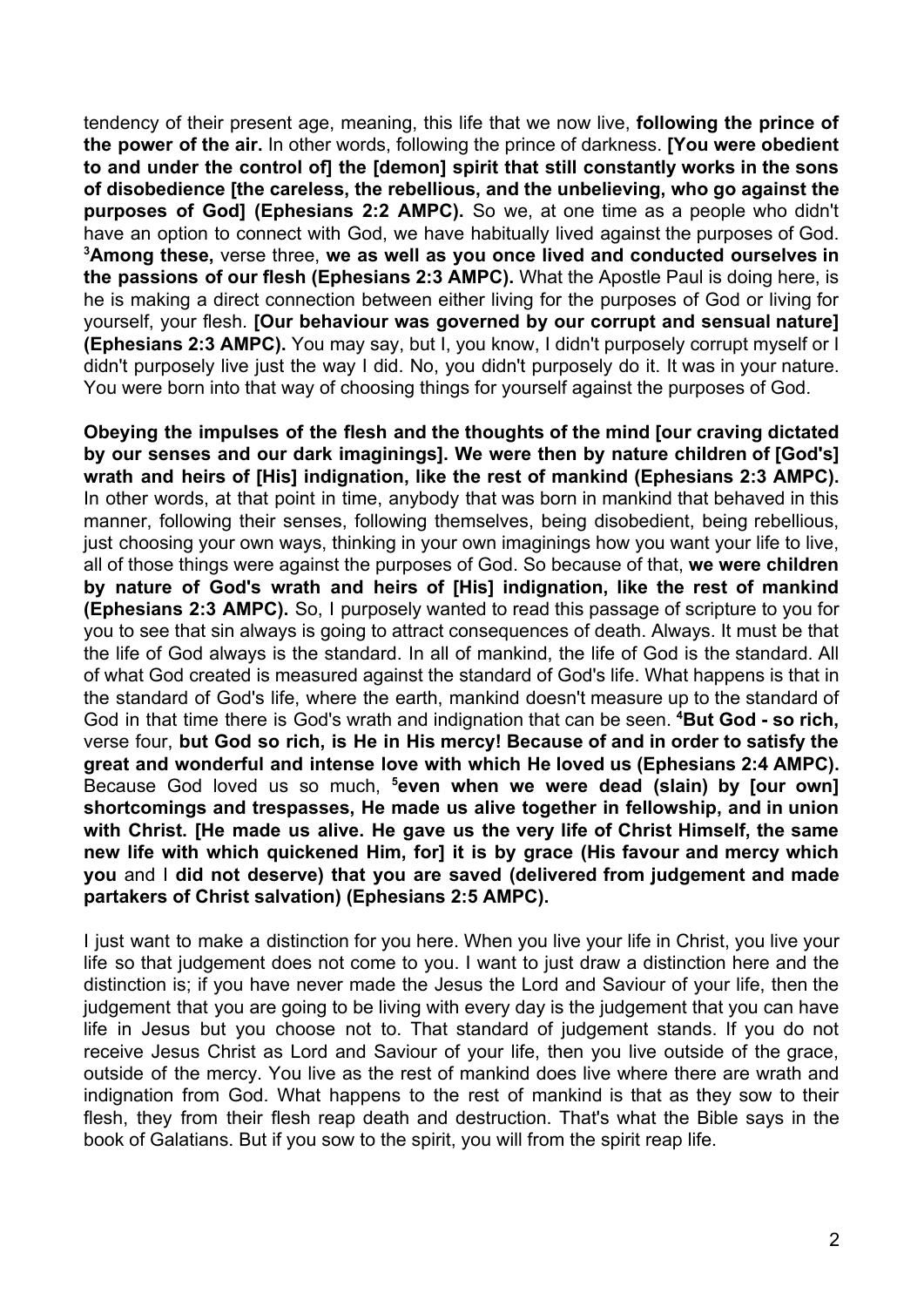Now, according to Paul's writings to the Ephesians, if you are in mankind and you have not received Jesus as Lord and Saviour of your life, you are living in a space where mankind's actions will reveal what they sow, they will reap. That's the truth of God's Word. If you're sowing corruption and your sowing in the way that he said it; if you're constantly sowing cravings dictated by your senses and dark imaginings, when you are living that way, the corruption that comes from that is coming into humanity. God did not bring Coronavirus into the earth. He did not bring it here, COVID-19, He did not bring it here. The sin factor that's in the world, the sowing of sin to the reaping of sin is because sin of its very nature separates itself from God and separates all of what is in the earth from God and the sin nature creates sickness and disease. It's part of what is corrupted, it brings sickness and disease. God didn't bring this sickness into the earth, the sin nature developed the place where sickness and disease could hibernate and could evolve and could grow into being something which we have now named as a sickness and a disease in the same way as flu is named, in the same way as cancer is named. Those things do not come from God either but they were found to have been dormant, to have been waiting in humanity, living in there to become something that becomes more and more prevalent in society. This new sickness, this new disease that has come upon the earth has been incubating, if you like, inside sin in the darkness of the sin factor. It has now emerged into the world as part of all of mankind's life of living their own corruption against God. That sin factor is what has brought this devastation and destruction upon the earth.

Where does that leave us as the church? I'm glad you asked because the Apostle Paul says in the same passage of scripture in Ephesians that we at one time were living as mankind where we were judged alongside with all of mankind, but now we by grace, because of His great love that needed to be satisfied, by His grace, He made a way for us to have the Christ nature. If I can read it to you again in verse four, **<sup>4</sup>But God - so rich in His mercy! Because of and in order to satisfy the great and wonderful and intense love with which He loved us (Ephesians 2:4 AMPC).** That great love is the One that sent Jesus to die. **<sup>5</sup>Even when we were dead (slain) by [our own] shortcomings and trespasses, He made us alive together in fellowship, and in union with Christ (Ephesians 2:5 AMPC).** He made us alive in fellowship and in union. Fellowship and union with Christ. That means, we have that intimacy, we have that connectivity, we have that complete ebb and flow that complete flowing of His life into us and our life that we give in response to His love; we give back to him. Our life given back to Him places us in a great position to enjoy all the good things that He's done for us.

**5 [He gave us the very life of Christ Himself, the same new life with which He quickened Him],** Him being Christ, **for it is by grace (His favour and mercy which you did not deserve) that you are saved (Ephesians 2:5 AMPC).** We are delivered from any kind of judgement eternally because we receive fellowship and union with Christ.

Now I want to just talk a little bit about that fellowship and that union with Christ. That fellowship and that union with Christ allow us to receive from Him the purposes that He wants for our lives. Then as we give our life to His purpose, then He begins to make all things come to pass to fulfil that purpose in our life. Part of that purpose is for us to be able to demonstrate the very life that Christ has given us, demonstrated to Him, demonstrated to the world and demonstrated to the heavens, to all created beings that are watching as mankind lives on the earth. God gives us purpose. It's been my privilege to understand that, really that every one of us have been born for a reason. Not one of us has been born into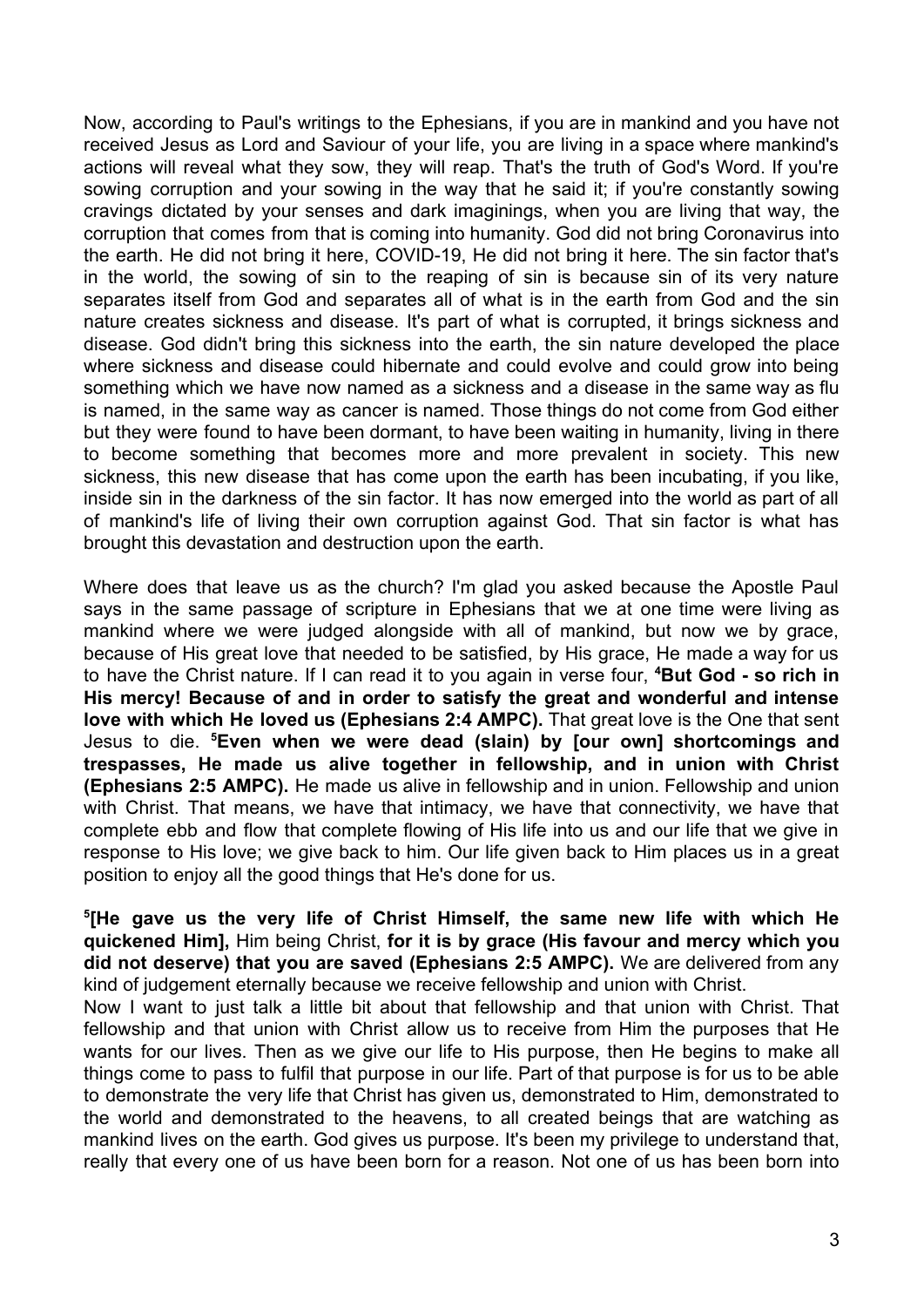the earth just because there was a union between a man and a woman. That is not the reason why you were born into it. That is the method in which you were born into the earth but you were born into the earth because God chose you to be born into the earth at the time that you are born into the earth, which means that He didn't just birth you into the earth and breathe His life spirit into your body for you to just follow your own imaginings and your own desires and your own corrupt thinkings that are subject to the earth system. He wanted you to receive Jesus, He wanted you to receive His life so that you could live out the expression of Jesus' life. This is a wonderful thing. As I live out that expression, I no longer allow the earth and mankind to dictate to me how I must live, but rather the Christ-life inside of me will dictate to the earth how I will live. That's the way Jesus lived. When Jesus came on the earth, the way Jesus lived was, He came and He clearly said in the book of John, He says, "If you've seen Me, you've seen the Father," because Jesus, He didn't say anything unless the Father said it. He didn't do anything unless He saw the Father do it. There was nothing about His life that wasn't completely doing the Father's will.

That's our challenge in our lives is as we do the Father's will then all of the things that are coming upon mankind because of the sowing and reaping of sin, we are saved from that judgement, which is why I've got great confidence in Heritage of Faith members, people that are worth Heritage of Faith Ministries, and connected to this, that we have a life force because we have an understanding of what God's assignment is, what His purpose is for our lives, that we as a body of Christ can pray on behalf of God things into the earth that He wants to birth. We as a ministry can walk by faith. We as a ministry can show God our love with our tithes and offerings. We as a ministry can show God that we can be united as a body rather than divided as a body because all of these things reflect Jesus Christ into the earth when we live that way. As this pandemic has separated us from our physical space from each other, our unity and fellowship and our knowledge of God's purpose and assignment that He has called to bind us together, still binds us together, still holds us together, still is a thing that's blessing us and continues to bless us and continues to be of significance to all of us. Even though we are physically separated, we are unified and joined together as a body in Jesus. What a wonderful, what a wonderful thing.

I want to remind you that it is that union that also gives us direction. I know you remember this and I remind, church, that our union with an apostle, a man that God divinely connected to us, Doctor Jerry Savelle, has permitted us to receive directly, spiritually, input from God's Spirit to His Spirit. God gave him a word for 2020. And that word was that God would open new doors for us and that we would experience supernatural increase as never before. We're going to be sending you a notification via website and by email of the further word that Brother Jerry has had, and I've just been recently speaking with him on the phone, but he has had a further word from God and what God told him is that; do not be concerned about the way the year has started because He is still going to show you supernatural increase by the end of the year. He is going to show you that new doors and supernatural increase is coming to you, regardless of what the circumstances look like. Our job is to stay in faith. Now I'm using this connection with Brother Jerry Savelle because even though we are oceans apart, we are many thousand miles or kilometres apart from each other, there is a unity of spirit where God's Spirit has joined our spirit together with his. We receive the very life of God from him through his connection with God, and it gives us an increased awareness of our assignment, our purpose, and the things that we need to do and we still flow together. We still remain connected in spirit, and even if I couldn't speak with him on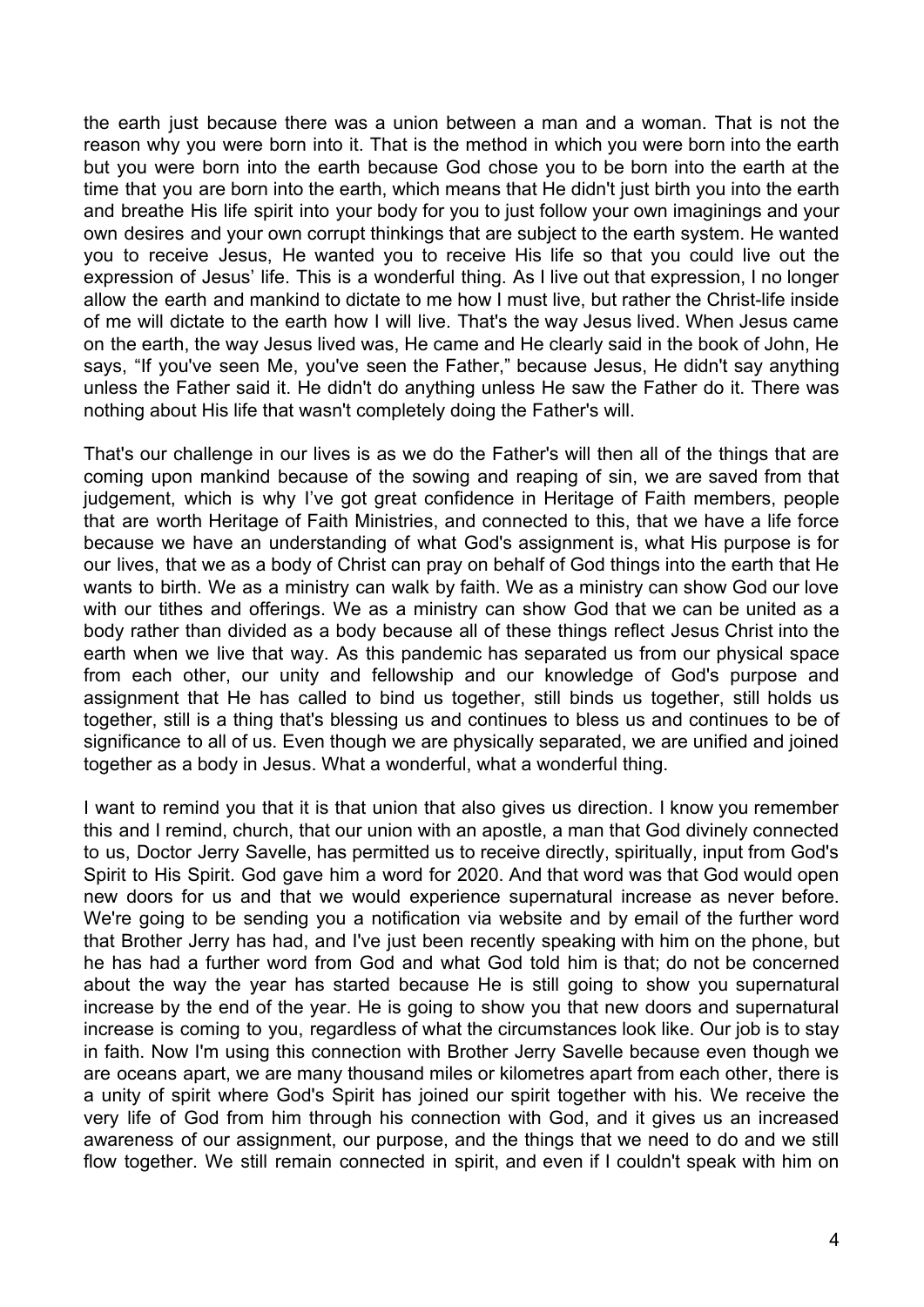the phone, even if I couldn't have any electronic or digital connection with him and or with Joe or any of the other people that are in Heritage of Faith in Texas and or Jerry Savelle Ministries in Texas, even if we couldn't have this immediate contact capability, we would still be joined spiritually. We would still be having that union of assignment and connection. What a glorious thing to be able to have this as the body of Christ. I'm so glad that I could speak to you this way.

I want to share in closing this service with you today, I want to share a personal testimony about how God creates new doors and supernaturally increases things for you, even when the world is experiencing, for the most part, global economic shutdown. I think we will all recognise that actually the people that are probably making more money than anybody else at this moment or having opportunities will be people that are in the medical profession, and all services that serve the medical profession, and or essential services. And so even people that are needing to buy stuff, they buy online. So online delivery organisations that are geared for that are experiencing at least some form of economic go forward and increase.

Well, in my world, I've experienced something unexpected. I'm sharing this with you because I'm trusting that as we go into the next phase of lockdown, phase four in South Africa, you will join us in this supernatural increase that God has done for me and with me and with us in a portion of something that God wanted me to do a long time ago. We started the Slipstream Athletic Club many years ago. We had some traction with cyclists. We had some traction with running and in some traction with different areas. The club was sort of, I want to say, sluggishly moving along. Every year we were kind of, you know, is the club growing, it's not really growing as we thought it would, not really being as significant as we wanted it to be. Certainly not in the church, not in the community. But all the while in my heart, I knew that God wanted me to minister and to have this as a service for the community, but also for the body of Christ. So, every year I had to make a decision. Did I hear God? Did I not hear God? Do I continue with this or do I just walk away from it? And so we had a lot of moments where there was every reason for us to just say, we're not going to do this anymore. Everybody can just run for themselves, join those clubs out there that already have a service and be done with it. Yet I knew in my heart I've got to just keep going.

As the lockdown started, I got a WhatsApp message from a cyclist who said; why don't we do a cycling challenge. The idea was that over 21 days, we would do so many hours of cycling, to help the cyclists be motivated to keep conditioned. So you can't ride your bicycle on the road, so you can ride it on an indoor trainer. If you're riding on an indoor trainer, then some people have better measurement capabilities than others. It wasn't about how fast you're going or how many miles or kilometres you did, it was more about time spent on the bicycle and each to their own level of fitness and their own desire to become fit. Then we all agreed and going on. Then I made a call to some of the runners in the ministry and said, "Don't you guys want to get on board?" They said, "Yes." I said, "Well, let's think about a challenge of how we can get this thing moving". They came up with a challenge that over a 21 day period, you could run or walk or exercise one kilometre a day, which is 21 kilometres or two kilometres a day, making it 42 kilometres over a 21 day period. And so that was the challenge. Anybody want to join, walk in your garden, that's the only place you can walk, walk in your garden. So, we put it out there, we started to send it to people who want to join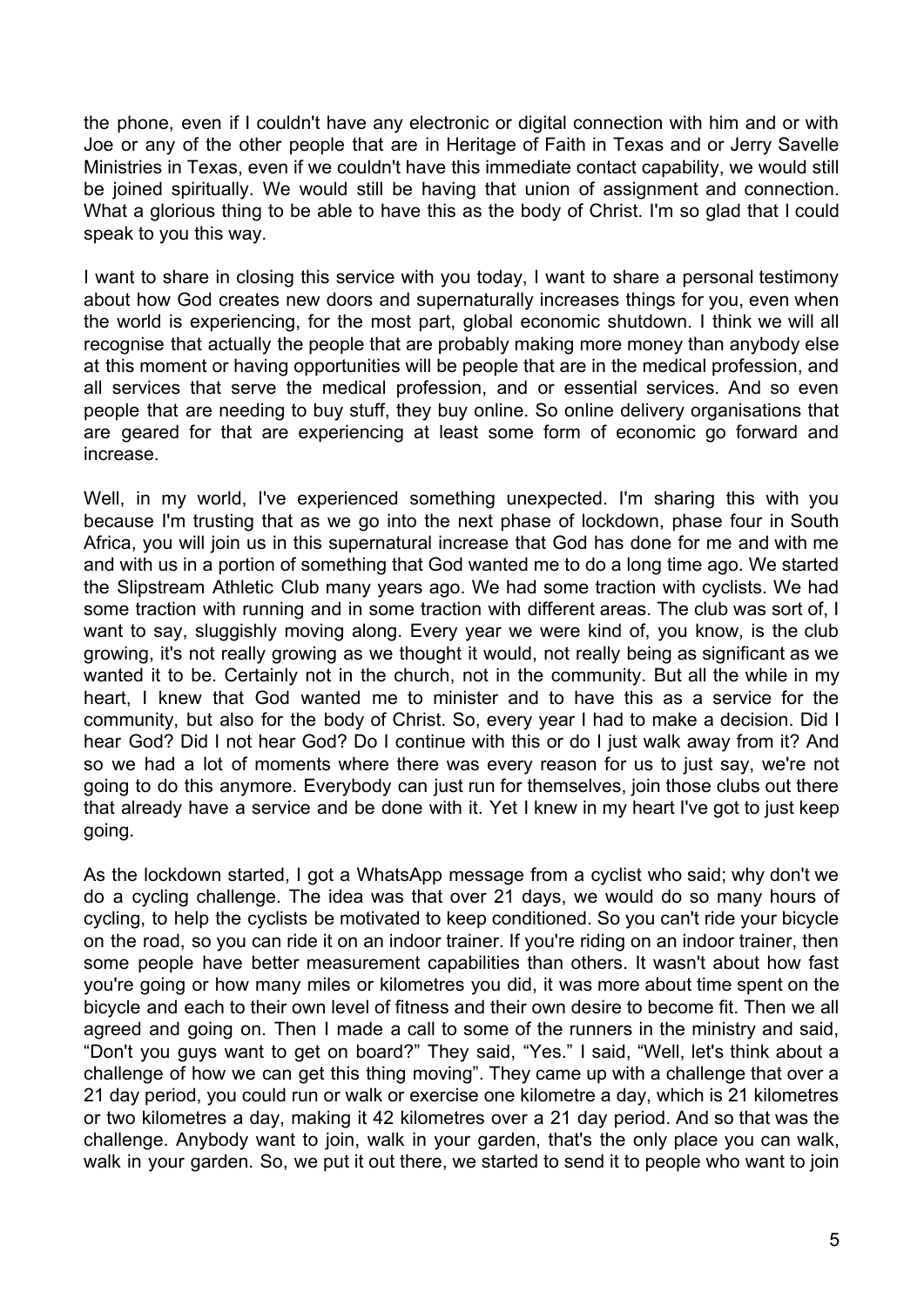in the challenge. As per usual, we thought the cyclists would actually be more keen and more active and there are not as many runners in our sphere of influence. But suddenly an amazing thing happened. People in lockdown just began to talk to each other over social media about this challenge. And just people all over Witbank and Johannesburg began to say; we want to be part of it. And so, people began to walk and run and people that have never walked and never run have ended up completing the challenge of 21 or 42. Some people have done more than that, have done 100 kilometres, all in their garden over 21 days.

The result of it is that certainly within the Witbank environment, to a lesser extent Johannesburg, but in the Witbank environment, we suddenly have a very, very high profile because other clubs like Park Run, Run Walk for Life, people that generate activity and events, all those people got to hear about it. They all wanted in on the action. Before we even knew it, Slipstream Athletic Club became the management, event management, the challenge to accept and suddenly our database and our connection to the community just supernaturally increased. God opened a new door for us to have a digital challenge at home and suddenly it just blew out. It just grew beyond our wildest imagination. It just exploded. Then an amazing thing happened in the cycling community where a whole bunch of cyclists got on board and they brought their friends on board and suddenly the Slipstream Athletic Club is so well known and has become like one of the highest-profile clubs because of lockdown.

Now, you would never think that lockdown could actually produce such a supernatural increase of growth. But God spoke a word and it just took a moment of obedience and a couple of people to get on board and look what God has done. He's turned something that was an average club into something that is really supernaturally increased and become certainly in the Witbank area, the most high-profile, visible athletic club, certainly in running and in cycling. I say, thank You, Lord, that we kept going with the vision that you placed in my heart. We kept going and when the season for supernatural increase came, there You were. I didn't have to do anything. God made the increase happen. It just happened. It's like when Jesus blessed the bread and He broke it and He gave it to his disciples. His disciples couldn't do anything. They didn't have to do anything. As He broke it, it just multiplied as they broke it, it just multiplied.

I'm going to leave you with this; in the same way that God has increased this supernaturally in this season of our lives, I want you by way of encouragement, I want you to agree with me that you will not quit on your declarations. You will allow the life of Christ, you will allow the very life of Christ and your fellowship and your union with Christ Ho put you in a place where you are in your union with him. You keep speaking the God result. It doesn't matter how the year has started. It doesn't matter what seems to have gone and how long of will that work on. God has got something good for me. God has got increase for me. He's got supernatural increase for me. He's got a new door that He wants me to walk through. He wants to open things up for me in ways that I couldn't see possible. I do not have to live under that corrupt system anymore of sickness and disease and destruction of finances. I live in a system that is God's life, God's union, the fellowship with Him, and He will never leave me. He will never forsake me, He will make sure that every one of my needs is taken care of. So come on, church, I do miss you. I miss seeing your faces and I miss fellowshipping with you, person to person. But I want to encourage you; come and join us